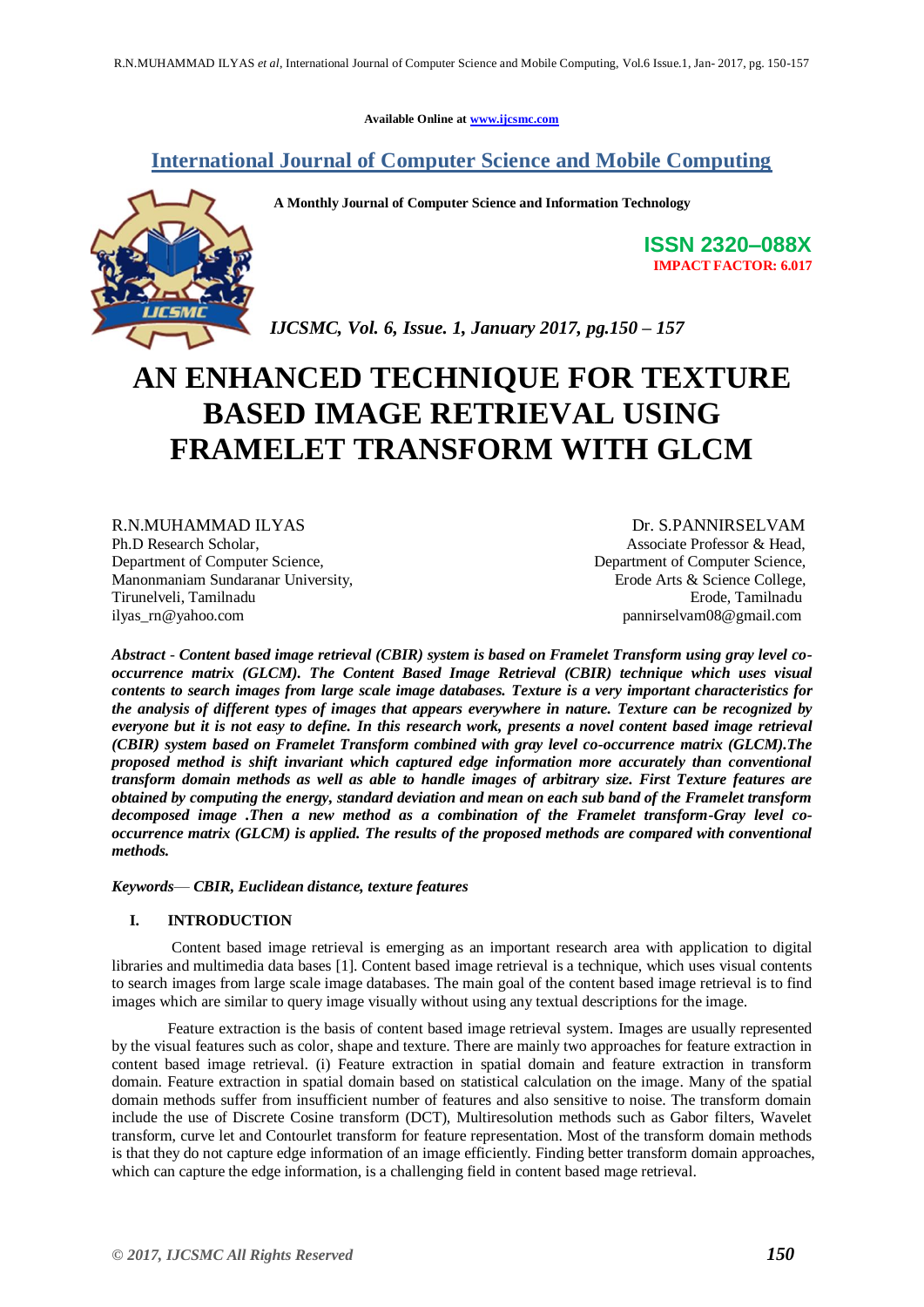Content based image retrieval (CBIR) system perform two main tasks (i) Feature extraction, where in a set of features called feature vector is generated to represent the content of the image in the database. The second task is similarity measurement where a distance between the query image and each image in the database using their feature vectors is computed so that the closest images can be retrieved.

Most of the existing methods mainly focused on the efficient extraction of color, shape and texture features. Color is the basic feature, color histograms are commonly used for color feature extraction. The color histogram method requires simple calculation. However it is unsuitable for images in which there is a great color variation .But it does not include any spatial information.

Shapes are based on contour information in an image which includes edge detection and correlograms. Edge detection leads better results only clear contour information.

Texture is one of the important features due to its presence in most of the real and synthetic radar imagery which makes high attention in CBIR and also medical imaging, Remote sensing etc. Wavelet transform have been used most widely in many aspects of image processing such as noise removal, image compression, image super resolution and image retrieval. The texture feature of an image is extracted by mean and variance of the wavelet subbands .But wavelets [2-4] loses their universality in capturing the edge discontinuities in image which is important in texture representation.

Another multiresolution approach, Gabor filters [5-8] consists of group of wavelets each of which capturing energy at a specific resolution and orientation. Therefore Gabor filters are able to capture local energy of the entire image .But it suffer due to computational complexity, their non-invariance to rotation as well as non orthogonal property of the Gabor filters that implies redundancy in the filtered image.

Framelet transform [22-25] which is similar to wavelets but has some differences. Framelets has two or more high frequency filter banks, which produces more subbands in Decomposition.

This can achieve better time frequency localization ability in image processing. There is redundancy between the Framelet sub bands, which means change in coefficients of one band can be compensated by other sub bands coefficients. After Framelet decomposition, the coefficient in one subband has correlation with coefficients in the other subband. This means that changes on one coefficient can be compensated by its related coefficient in reconstruction stage which produces less noise in the original image.

### **II. RELATED WORK**

The Dual tree complex wavelets transform (DT-CWT) [9-12] as introduced by Kingsbury has been used to found an important tool for image texture analysis and feature extraction which overcome the drawbacks of both Gabor and Discrete Wavelet transform(DWT).

Curvelet transform was introduced by Donohoet al., [13]-[15] is another multiresolution transform which provides more edge information. But computationally is not efficient in in large images.

Contourlet transform was developed by Do et al., [16-19] is a multiscale and directional image representation that uses a wavelet like structure for edge detection and a local directional transform for contour segment detection . This transform also shift sensitive due to up and down sampling of Laplacian filters.

Cunha et al., [20-21] proposed a modified version of Contourlet transform which was constructed by combing a nonsub sampled Laplacian pyramid and nonsub sampled directional filter banks known as Non sub sampled Contourlet transform. Though much advancement made in content based image retrieval system, finding an efficient retrieval method is a major challenge for researchers. In this paper we introduced a new texture feature based on Framelet transform is proposed .The technique makes use of Framelet transform which represents the latest research on multiresolution analysis of digital image processing. This method overcomes the weakness of conventional wavelets to obtain noise free edges of images with less computational complexity

S. Sulochana et al., [4] discusses a novel content based image retrieval system based gray level cooccurrence matrix (GLCM). Its growth is due to some causes such as in many large image databases, conventional methods of image indexing are used. These traditional methods of image indexing proceeds by storing an image in the databases and relating it with a keyword or number that associate with a categorized description, have become obsolete. They have been proven that these methods are insufficient, laborious and extremely time consuming.

H. Yao et al.,[6] proposed textural feature extraction based on coarseness .To improve the performance they used coarseness textural feature and compared its result with the Gray Level Co-occurrence Matrix textural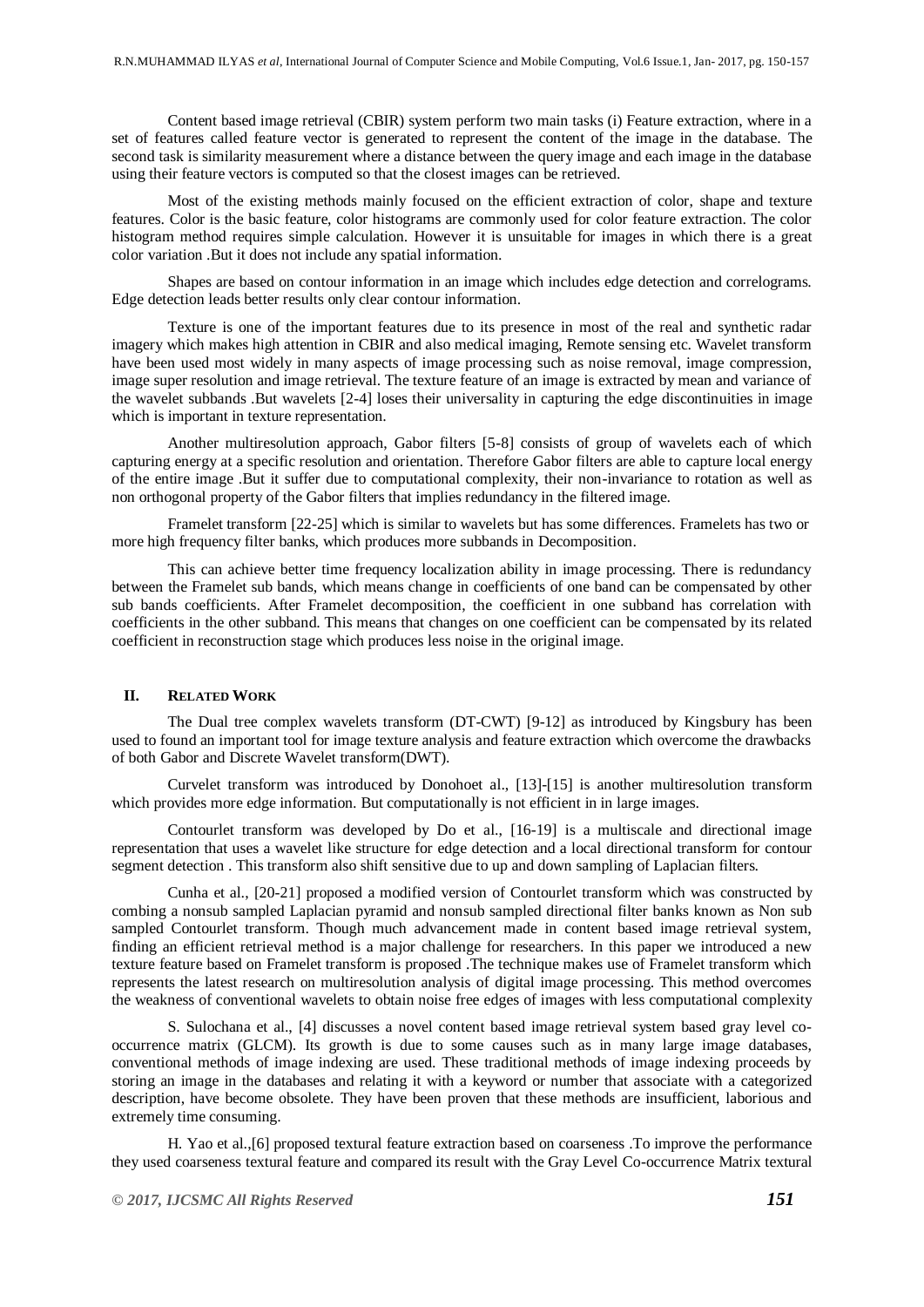coarseness, Fractual dimension textural coarseness and tamura textural model. And they proposed amongst the three, tamura textural model performance of describing coarseness is best followed by the other two methods.

J. Zhang et al., [7] proposed image retrieval by texture characterization by GLCM texture properties and an edge detector by prewitt edge detection, since by considering the texture properties only coarseness, contrast, energy correlation there is much information left on the edges. Thus they proposed the composition of both the co-occurrence matrix and the edge detector approach, and they used composition of edge information and texture characterizations of GLCM properties and proposed the method which has high retrieval precision.

N. Puviarasan et al.,[9] proposed Retrieval of images from large databases from the image database using CBIR technique. The proposed a combination of texture and shape feature extraction methods like Haralick features and Hu-invariant moments. They first segment the image according to the Fuzzy C-means clustering and comparing with the k-means, and they extracted features according to the texture and shape and use the combination of both features. The corel images database was used for experimentation. And similarity measures Euclidian distance was applied for the retrieval of images.

The texture feature provides vital information for the classification of image because it is useful in describing the contents of numerous real world images such as fruit, skin, bricks, trees, clouds in the sky and fabrics. Texture is mostly used in CBIR. Texture classification and texture based image segmentation are the challenging tasks. Texture is based on neighborhood. It is generally believed that human visual systems use texture for recognition and retrieval of images.

Matching of texture based image is carried out with the similarity between the areas of the images with similar texture. Various techniques have been used for measuring texture similarity by calculating the relative brightness of selected pairs of pixels from each image. The system then retrieves images with texture measures which are most similar to the query. In CBIR, each image is stored in the database and its features are extracted and matched with query image features. It possesses two steps: feature extraction and matching. The first step involves the process of extraction of image features to a distinguishable extent. The second step proceeds by matching of extracted query image features with the features of images stored in the database to yield a result which is visually similar.

Even though many techniques have been implemented for the image retrieval still more issues on image retrieval due to the recognition rate is very low because of image enhancement issues. The Feature extraction of images is not significant. It has more complexity in recognition and retrieval. In existing work, one or two features are been used. Accuracy is poor due to the inefficiency of existing system. Processing an image takes more time.

#### **III. PROPOSED METHODOLOGY**

In order to overcome the above problems, there is a need to create a new model. Here, proposed a new enhanced model for CBIR using the texture features. Before analysing images based on their feature extraction from databases of images, pre-processing methods in images are performed in all types of images. Like, firstly, the images resize according to the region of interest for the faster retrieval of images. Deleting and removing complicated background will speed up further image processing.

Haralick first introduced the use of co-occurrence probabilities using GLCM [26-28] for extracting various texture features. GLCM is also called as Gray level Dependency Matrix. It is defined as "A two dimensional histogram of gray levels for a pair of pixels, which are separated by a fixed spatial relationship." GLCM of an image is computed using a displacement vector d, defined by its radius ä and orientation è. ä values ranging from 1, 2 to 10 and every pixel has eight neighbouring pixels allowing eight choices for è, which are 0°, 45°, 90°, 135°, 180°, 225°, 270° or 315°.

Gray level co-occurrence matrix (GLCM) is generated by counting the No. of times a pixel with i is adjacent to pixel with value j and then dividing the entire matrix by the total No. of such comparisons made. Each entry is therefore considered to be the probability that a pixel with value i will be found adjacent to a pixel of value j.

$$
P_r(i,j) = \{C(i,j) | (\delta, \theta)\}
$$

$$
C(i,j) = \frac{P_d(i,j)}{\sum_{i=1}^{G} \sum_{j=0}^{G} P_d(i,j)}
$$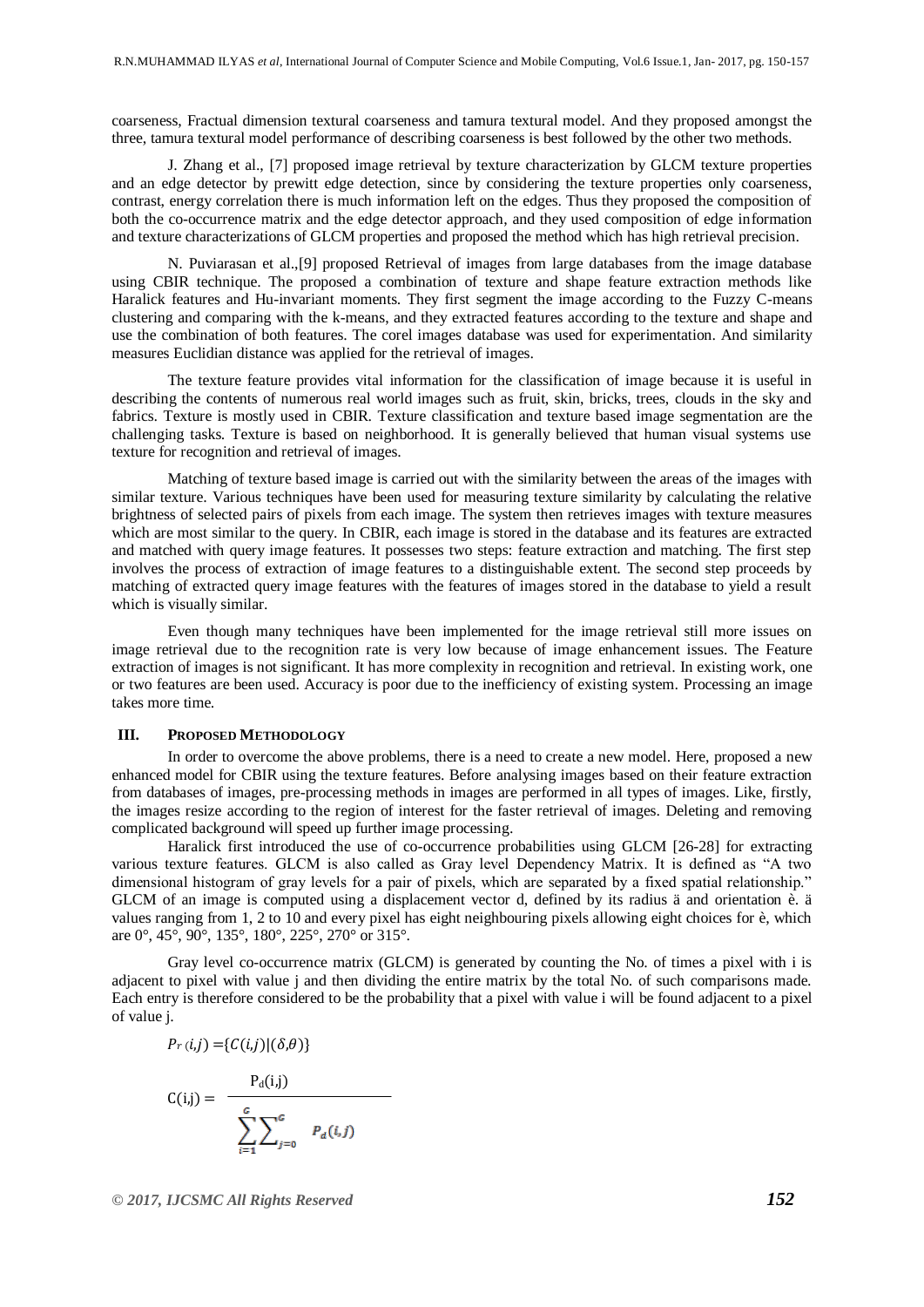Where  $C(i,j)$  is the co-occurrence probability between gray levels i and j. i and j = Within the given image window, given a certain (δ, θ) Pair .G is the quantized number of gray levels.

The sum in the denominator thus represents the total number of gray level pairs (i, j) within the window. Graycomatrix computes the GLCM from a full version of the image. By default, if I a binary image, graycomatrix scales the image to two gray-levels. If I is an intensity image, graycomatrix scales the image to eight gray-levels. In order to use information contained in the GLCM, Haralick defined 14 statistical measures to extract textual characteristics. In this paper we used 4 features that can successfully characterize the statistical behaviour Let us consider *P* is the normalized GLCM of the input texture image.

#### **Energy**

Energy gives the sum of squared pixel values of GLCM

Energy = 
$$
\sum_{i,j} P(i,j)^2
$$

#### **Contrast**

Contrast measures the local variation in the gray level of GLCM

Contrast = 
$$
\sum_{i,j} |i - j|^2 P(i,j)^2
$$

\nHomogeneity =  $\frac{\sum_{i,j} P(i,j)}{1 + |i - j|}$ 

\nCorrelation =  $\sum_{i,j} \frac{(i - \mu j)(j - \mu j)P(i,j)}{\sigma i \sigma j}$ 

The choice of the displacement vector d is an important parameter of the Gray level co occurrence matrix. In general GLCM is computed for several values of d and the one which maximizes a statistical measure computed from P(i,j) is used.

# **THE PROPOSED ALGORITHM USING FRAMELET TRANSFORM**

*Step 1: Feature vector ()Decompose each image in Framelet Transfrom Domain. Step 2: Calculate the Energy, mean and standard deviation of the Framelet transform Decomposed image.*

$$
Energy = \frac{1}{M X N} \sum_{i=1}^{M} \sum_{j=1}^{N} \left| W_k(i,j) \right|
$$

Standard Deviation 
$$
(\sigma_{\kappa}) = \sqrt{\frac{1}{(MXN)}} \sum_{i=1}^{M} \sum_{j=1}^{N} (W_k(i,j) \cdot \mu_k)^2
$$

 $\mu_{\kappa}$  – Mean value of the K<sup>th</sup> Framelet transform subband *Wk-Coefficient of Kth Framelet transform subband MxN is the size of the decomposed subband*

*Step 3: Result*

 $f = [\sigma_1, \sigma_2, \ldots, \sigma_n, E_1, E_2, \ldots, E_n]$  feature database

*Step 4 : Select query image and calculate the feature vector using step (2) & (3)*

*Step 5 : Calculate the similarity measure using Euclidean distance*

*Step 6 : Retrieve all relevant images to query image based on minimum Euclidean distance*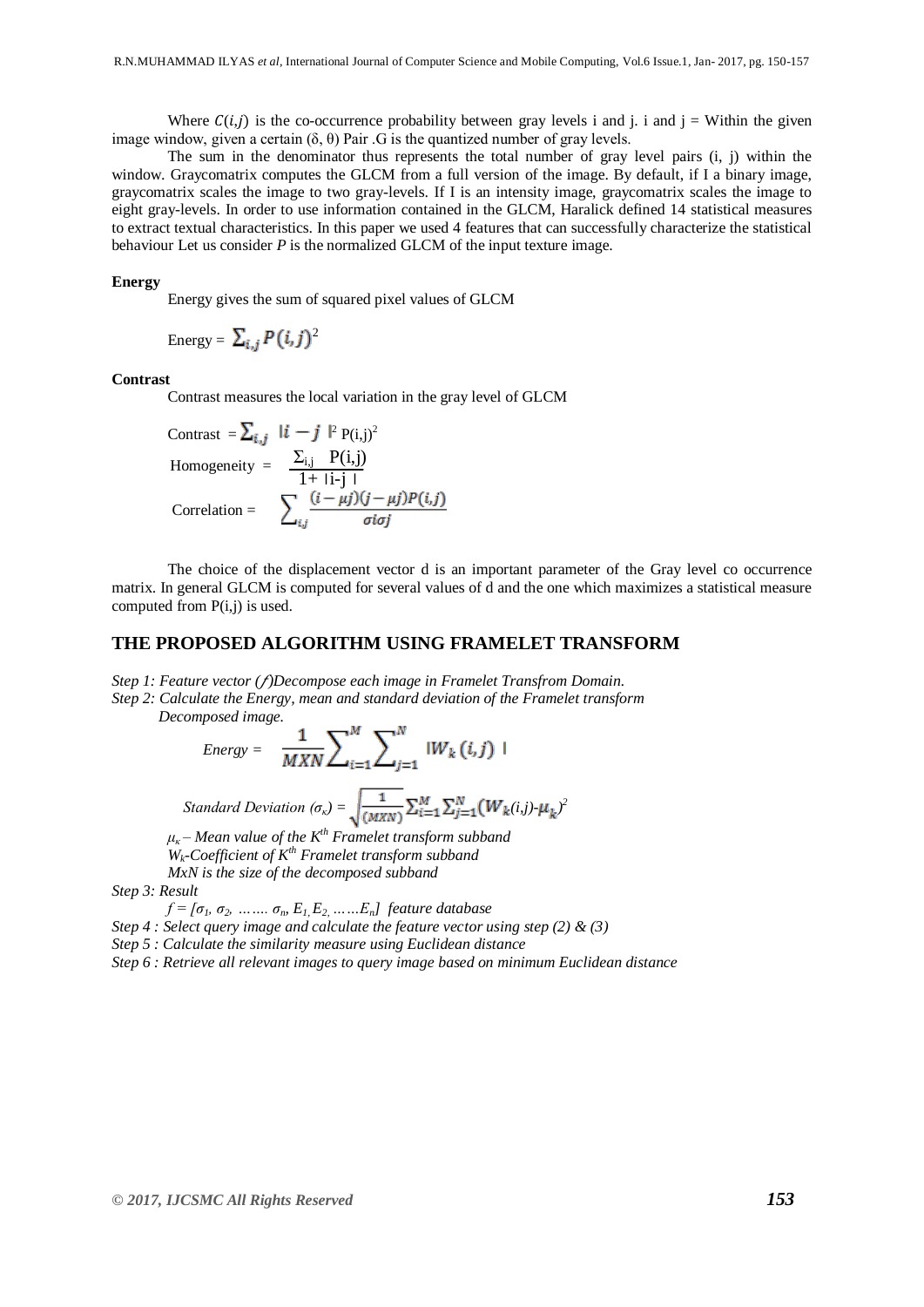

Fig.1: Framelet Transform

# **THE PROPOSED ALGORITHM USING FRAMELET TRANSFORM-GRAY LEVEL CO-OCCURRENCE MATRIX (GLCM)**

- *Step 1: The images are decomposed using Framelet Transform.*
- *Step 2: GLCM of the Decomposed subbands are calculated with orientation and distance*
- *Step 3: Finally feature vectors such as contrast, Energy, Correlation, Homogeneity were extracted from GLCMs of subbands.*
- *Step 4: The feature vector () is* 
	- $f = [Contrast_n, Energy_n, Correlation_n, Homogeneity_n]$  the feature database.
- *Step 5: Apply the query image and calculate the feature vector as given in step (2) & (3).*
- *Step 6: Calculate the similarity measure using Euclidean distance*
- *Step 7: Retrieve all relevant images to query image based on minimum Euclidean distance*

The feature vectors are stored to be used in the similarity measurement. For creation of feature database above procedure is repeated for the entire image and these feature vectors stored in feature database.



Fig.2: Framelet Transform + GLCM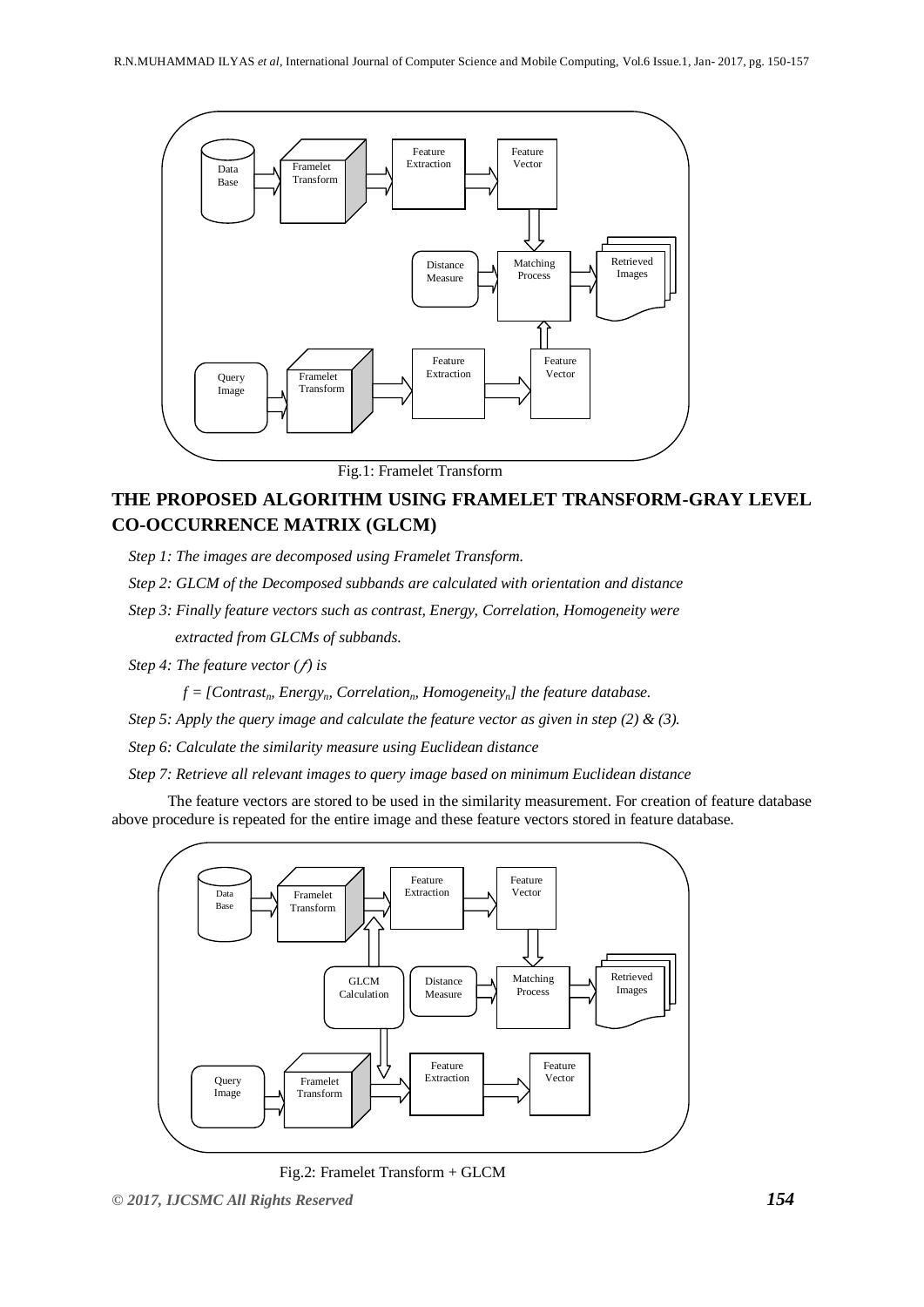# **IV. EXPERIMENTAL RESULTS**

A query image is any one of the images from image database. This query image is processed to compute the feature vector. Distance metrics are calculated between the query image and every image in the database. This process is repeated until all the images in the database have been compared with the query image. After completing the distance algorithm, an array of distances is obtained and which is then sorted.

Euclidean distance is not always the best metric. The fact that the distances in each dimension are squared before summation, places great emphasis on those features for which the dissimilarity is large. Hence it is necessary to normalize the individual feature components before finding the distance between two images.

$$
D(q,g) = \left( \sum_i \; | \; (f_i(q) - f_j(g)) \; |_{2} \right)^{1/2}
$$

To evaluate the retrieval efficiency of the proposed system, we use the performance measure, Recall and Precision. Recall measures the ability of the system to retrieve all the models that are relevant, while precision measures the ability of the system to retrieve only the models that are relevant.

Precision = No.of relevant images received Total no.of images received Recall = Number of relevant images retrieved

Total number of relevant images

### **TARGET IMAGE:**

Ī



**RETRIEVED IMAGE:**



Fig 2 Shows the Target and Retrieved Images

The algorithm is implemented in MATLAB platform. Database of 400 images of 4 different classes is used to check the performance of the algorithms developed.

| Table.1: Comparison between existing and proposed methods |          |                |       |                  |
|-----------------------------------------------------------|----------|----------------|-------|------------------|
|                                                           |          | <b>Flowers</b> | Lions | <b>Buildings</b> |
|                                                           | Cars (%) | (% )           | (% )  | (% )             |
| <b>DWT</b>                                                | 82.58    | 86.24          | 81.98 | 84.63            |
| Euclidean                                                 |          |                |       |                  |
| Distance                                                  | 86.91    | 88.63          | 85.14 | 87.26            |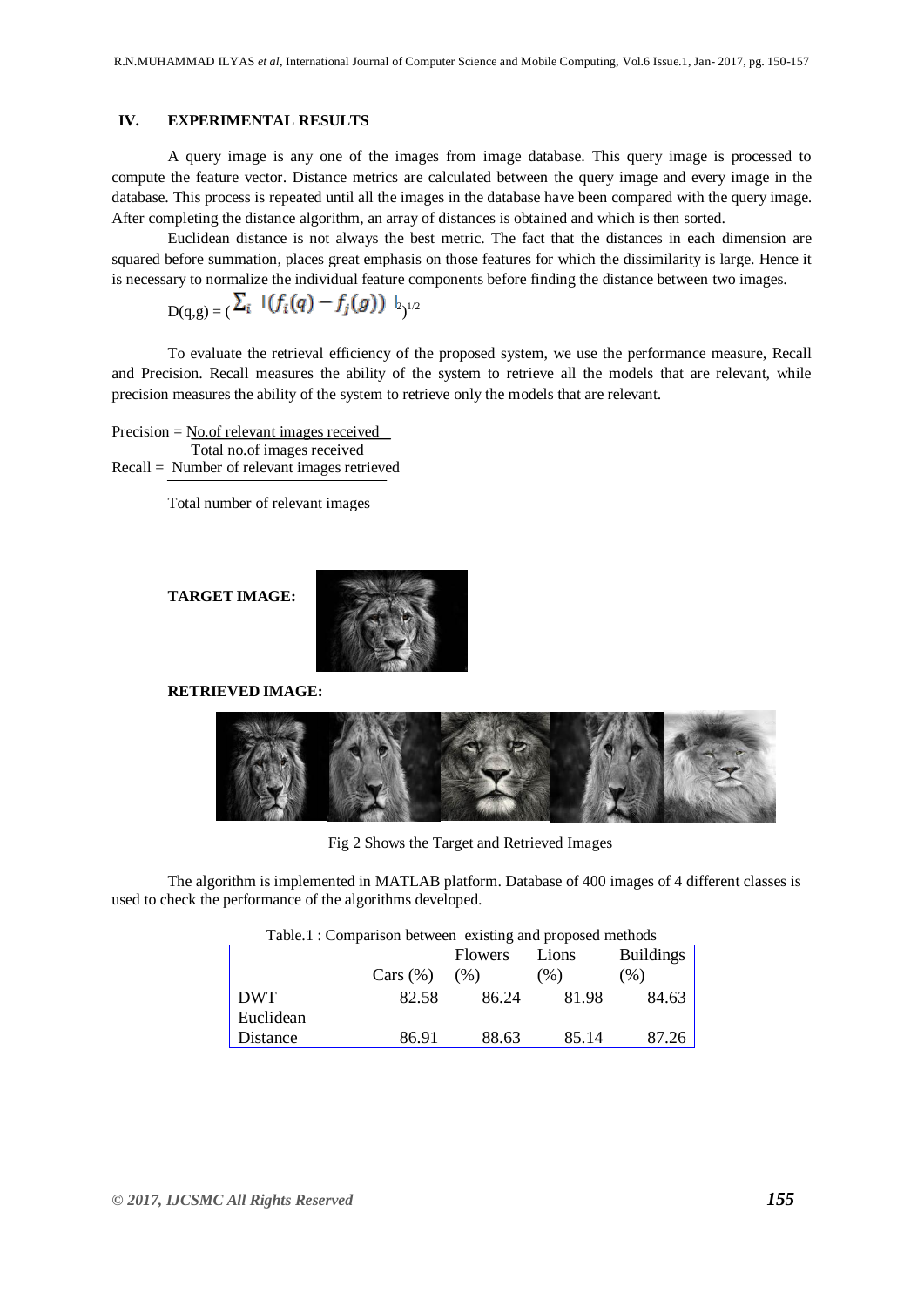

Fig.3: Comparison between existing and proposed methods

To evaluate the algorithms such as Framelet transform and Framelet co-occurrence features in image retrieval, Gray level co-occurrence are used.

First algorithm is based on extracting features from coefficient in the subbands of Framelet Transform. In this Energy, standard deviation and Energy + Standard deviation is used to create the feature vectors. Euclidean distance measure is used to match 4 sample query images with the Database includes 400 images of four different classes. The proposed method gives high precision compared to discrete wavelet transform (DWT) based image retrieval.

In second algorithm Framelet-Gray level co-occurrence matrix (GLCM) method is particularly better than the method based on Discrete Wavelet transform- co-occurrence matrix (GLCM).

In this proposed method used four GLCM statistical measures namely Energy, Contrast, Homogeneity and correlation. Gray level co-occurrence of coefficients of Framelet transform subbands angle(00 ) and distance (d=1) were used.

### **CONCLUSION**

The search for the relevant information in the large database has become more challenging. More précised retrieval techniques are needed in such cases. In this paper a new algorithm for content based image retrieval was presented. (i) Framelet Transform [Energy+ Standard Deviation] (ii) Framelet transform and GLCM were combined to build a feature vectors. Euclidean distance is used to match the four sample query image with four classes of [Cars, Flowers, Lions, Buildings] 400 images from WANG image database which includes 1000 image of ten different classes. The proposed method gives better retrieval results and higher precision. The proposed method used only four GLCM statistical features with angle  $(00)$  and distance  $(d=1)$ . Future work of this research is Framelet-co-occurrence with different angle and various distances. To extract the feature vectors in images and design the CBIR system based on Framelet-co-occurrence features.

# **REFERENCES**

- [1] M. Henning, M. Nicolas, and B. David, et al, "A review of content based image retrieval systems in medical applications-clinical benefits and future directions," International Journal of Medical Informatics, vol. 73, no. 1 , pp. 1-21, 2004.
- [2] Asad Ali, Saeed Murtaza, Aamir Saeed Malik," Content Based Image Retrieval Using Daubechies Wavelet Transform". Proceedings of the 2nd National Workshop on Trends in Information Technology (NWTIT), Page 110-115, 2003
- [3] K.Rajakumar, Dr.S.Muttan,"Medical Image Retrieval using Energy Efficient Wavelet Transform". 2010 Second International conference on Computing, Communication and Networking Technologies. Pages 1-5